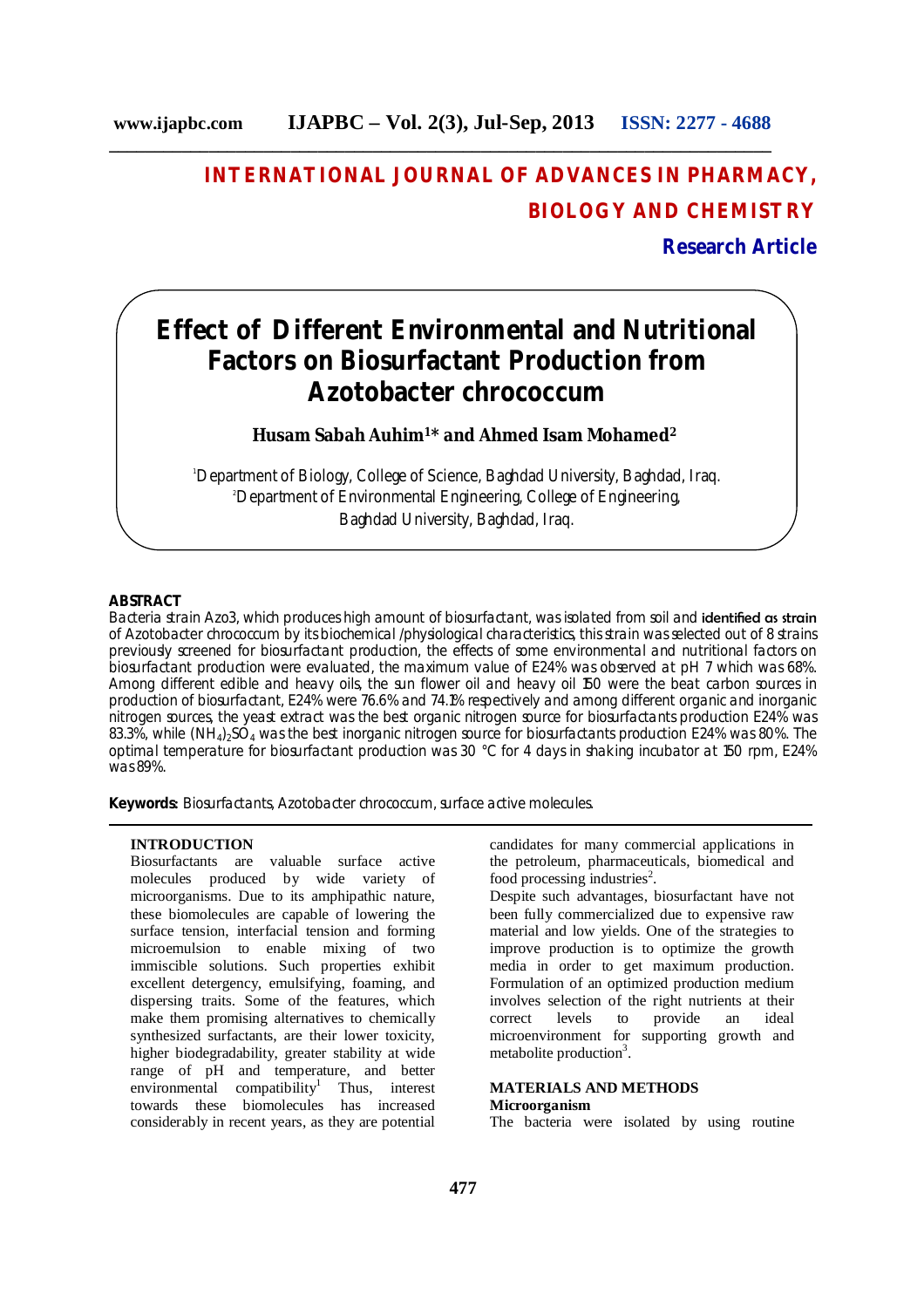microbiological techniques from the soil of corn field at College of Agriculture in Abu- Ghraib - Baghdad, These isolates were maintained at 4 °C on mannitol enrichment agar slants which containing 20 g/l mannitol, 20 g/l yeast extract, 20 g/l tryptone, 15 g/l agar<sup>4</sup>.

## **Activation medium**

Activation medium was composed of 0.3 g  $K_2HPO_4$ , 0.7 g  $KH_2PO_4$ , 0.2 g  $MgSO_4$ .7  $H_2O$ , 0.1 g CaCl<sub>2</sub>.2H<sub>2</sub>O, 0.05 g FeSO<sub>4</sub>.9H<sub>2</sub>O, 0.005 g  $Na<sub>2</sub>MoO<sub>4</sub>.2H<sub>2</sub>O$ , 20 g sucrose and 5 g yeast extract. pH was  $7.3<sup>5</sup>$ .

#### **Biosurfactant production**

Cultures were grown on a minimal basal medium<sup>4</sup> (MB) which composed the following components in distilled water 1.5 g/l  $K_2HPO_4$ , 0.5 g/l  $KH_2PO_4, 0.2$  g/l MgSO<sub>4</sub>, 0.5 g/l (NH<sub>4</sub>)<sub>2</sub>SO<sub>4</sub>.

## **Emulsification index (E24%)**

To determine the emulsification index, Batista *et al.*, method was applied. Centrifugation at 10,000 rpm to separate biosurfactant from microorganism cells yielded a biosurfactant cell free. A mixture of biosurfactant and crude oil (1:1) was agitated for about 2 min then stabilized for 24 h. Emulsification index (E24%) determined by measuring the column height of emulsified oil against its total height multiplied by 100  $times<sup>6</sup>$ .

## **Determination of factors affecting biosurfactant production**

In all the experiments bacteria were cultured in activation medium, then fifty ml (in 250 ml flasks) of the production medium was inoculated with 0.5ml (0.04 O.D 600 nm) of activated bacterial culture and incubated at different environmental conditions to determine the optimum nutritional and environmental factors for biosurfactant production which included the following factors: pH values, different oil source, nitrogen source, temperature and incubation period. At the end of experiment, cultures broths were centrifuged at 10,000 rpm for 5 min. to separate biosurfactant from microorganism cells yielded a biosurfactant cell free. After that (E24%) was estimated.

## **pH values**

The initial pH values of the production medium (50 mL) were adjusted with 1N HCl or 1N NaOH to three groups 5, 7 and 9 before sterilization, then inoculation was carried out by the selected *A. chrococcum* strain and incubated at 28 °C for 5 days under shaking condition.

#### **Different oils sources**

Fifty ml of production medium containing six different oils 1 % (heavy oil 40, heavy oil 60, heavy oil 150, olive oil, corn oil and sun flower oil) then the media were sterilized, inoculated with the selected *A.chrococcum* strain and incubated at 28 °C for 5 days under shaking condition.

## **Nitrogen sources**

Fifty ml of production medium was supplemented with different organic and inorganic nitrogen sources 1% (meat extract, peptone, yeast extract, NaNO<sub>3</sub>, NH<sub>4</sub>Cl and  $(NH_4)_2SO_4$  then the media were autoclaved, inoculated with the selected *A. chrococcum* strain and incubated at 28 °C for 5 days under shaking condition.

## **Temperature**

Fifty ml of production medium after sterilization were inoculated with the selected *A. chrococcum* strain and incubated under shaking condition for 5 days at different temperatures; 25, 30 and 35 °C.

#### **Incubation period**

Fifty ml of production medium was inoculated with the selected *A. chrococcum* strain and incubated under shaking condition for different incubation periods  $1, 2, 3, 4, 5$  and 6 days.

#### **RESULTS AND DISCUSSION**

### **Isolation and identification of the biosurfactant producing strain**

The reason we choose *A. chrococcum* are first, *A. chrococcum* is a rhizosphere bacterial strain that able to produce biosurfactant constitutively from water soluble substrate without any addition of inducer substrate; second, *A. chrococcum* known have the ability to utilized free nitrogen from the air; and third, the ability to produce biosurfactant from water soluble substrates is preferred because single-phase fermentation is simpler than biphasic fermentation that usually occurred when hydrocarbon based substrates were applied.

In this study, a total of 8 bacterial strains have been isolated from the soil. All those isolates revealed mucoid colonies when grown on enrichment agar medium. These bacterial isolates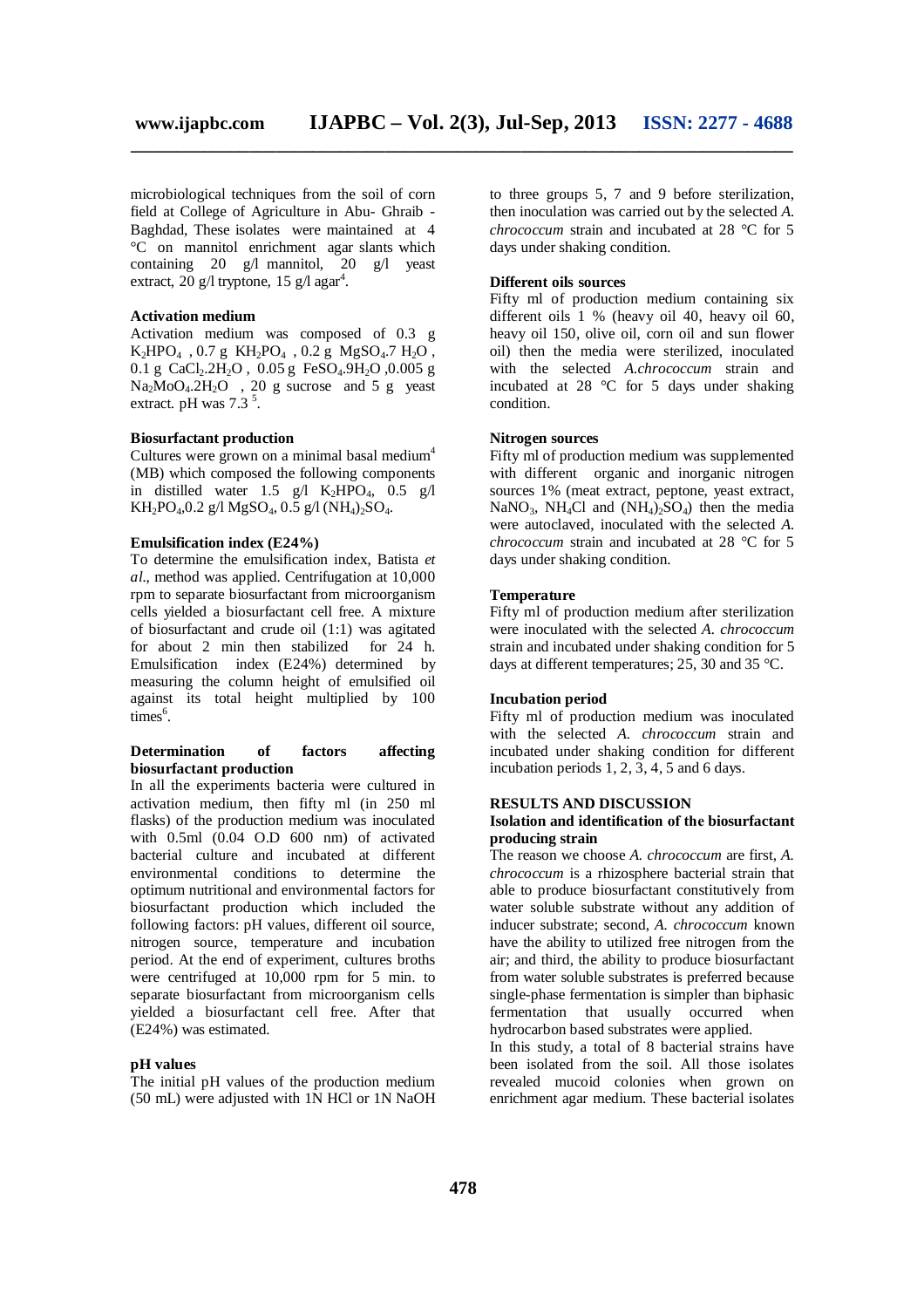were screened for their ability to produce biosurfactant, strain Azo3 showed the highest biosurfactant production E24% was 68% .Thus it was selected for the further steps of this study.

Strain Azo3 was identified as strain of *A. chrococcum* by its biochemical and physiological characteristics<sup>7</sup>.

## **Determination of factors affecting biosurfactant production**

Environmental factors and growth conditions such as pH, temperature, nitrogen source, and incubation period affect biosurfactant production through their effects on cellular growth or activity. Some environmental factors as well as nutritional requirements were investigated to optimize the conditions of biosurfactant production from *A. chrococcum*. These factors which included the following:

#### **Effect of pH values**

The pH of the medium plays an important role in biosurfactant production <sup>8</sup> . Jagtap *et al*., showed that maximum production of bioemulsifier was at pH 7 though less activity was at pH 6, 8 and  $9^9$ . Similarly, our data showed that pH 7 was the optimum one for production of biosurfactant by *A. chrococcum*. E24% was 68% (figure 1).



**Fig. 1: Effect of pH on biosurfactant production by** *A. chrococcum*

In the study Karanth *et al*., they found that the type , quality and quantity of biosurfactant are influenced by culture conditions such as pH and many other conditions<sup>10</sup>.

The initial pH of the culture medium determines the electric charge of the cells and the oxidation– reduction potential which can affect nutrient absorption and enzymatic reaction  $11$ . In the case of strain *A. chrococcum*, pH 7.0 is the optimum for the biosurfactant production, which is a neutral pH and can save large numbers of acid and alkali used to adjust pH. This value was chosen as the initial pH in the following studies.

## **Effect of different oils sources**

The type, quality and quantity of biosurfactant are influenced by the nature of carbon source. Media containing edible oils and heavy oils were used for production of biosurfactant by *A. chrococcum* .In general all kind of oil were found suitable for production of biosurfactant by *A. chrococcum* , among different edible and heavy oils ,the sun flower oil and heavy oil 150 were the beat carbon sources in production of biosurfactant, E24% were 76.6% and 74.1% respectively (figure 2).

These results indicate that *A. chrococcum* have ability to utilize different carbon sources for biosurfactant production, *A. chrococcum* is a bacterium with a broad metabolic diversity, this feature enables it to degrade numerous highly resistant substrates  $12$ , or to synthesize different compounds<sup>13</sup>.



## **Fig. 2: Effect of different oils sources on biosurfactant production by** *A. chrococcum*

#### **Efect of different nitrogen sources**

In addition to carbon sources, nitrogen sources play an important role in the production of biosurfactants, because the bacteria require nitrogen to complete its metabolic pathways, among different organic and inorganic nitrogen sources the results shows that yeast extract was the best organic nitrogen source for biosurfactants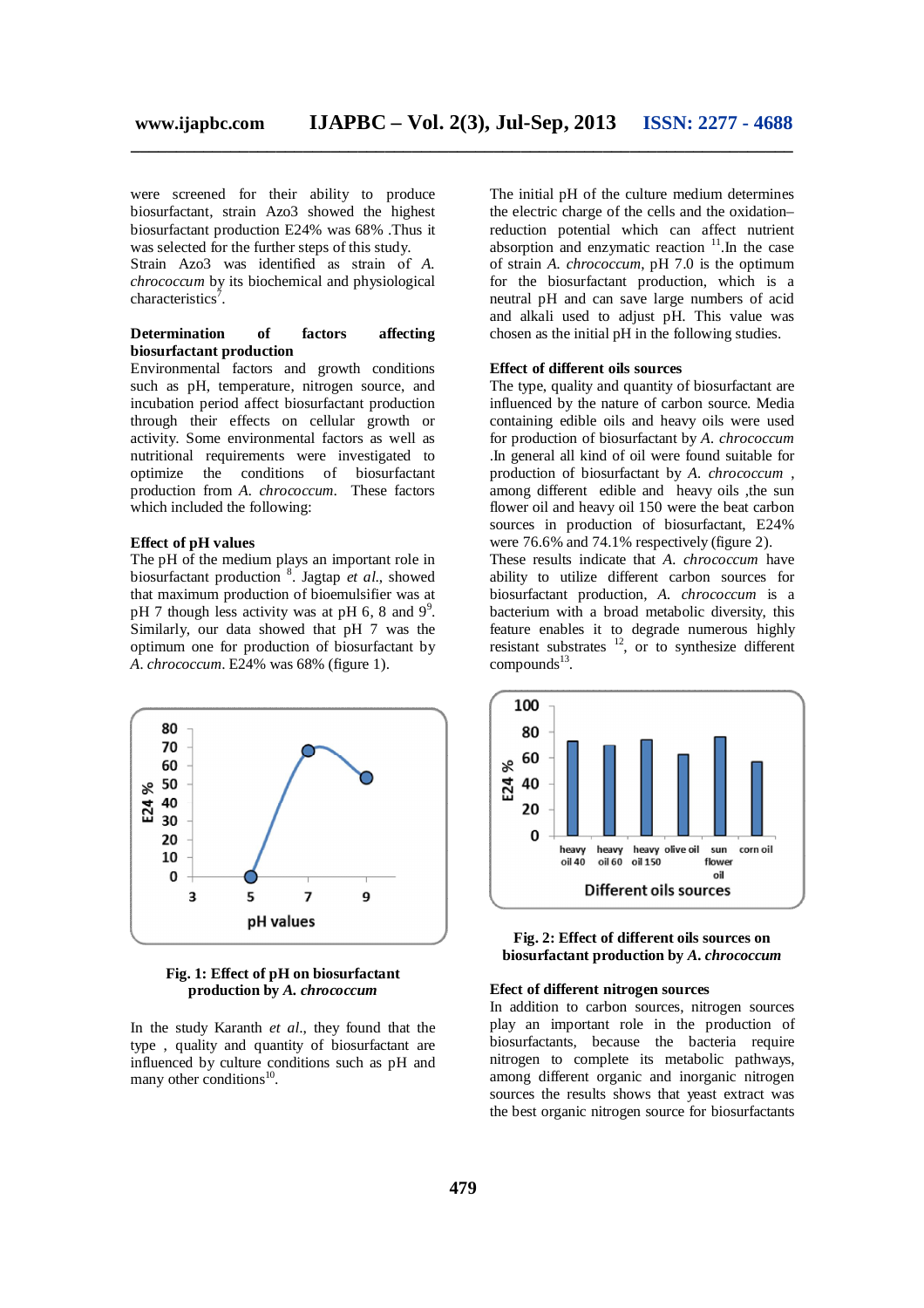production by *A. chrococcum* E24% was 83.3%, while  $(NH_4)_2SO_4$  was the best inorganic nitrogen source for biosurfactants production by *A. chrococcum* E24%was 80% (figure 3).

These results are similar to those reported by Banat *et al*., who found that ammonium sulfate is considered as good nitrogen source for good production of biosurfactant from *Serratia*  <sup>-</sup>marcescens<sup>14</sup>.



## **Fig. 3: Effect of different nitrogen sources on biosurfactant production by** *A. chrococcum*

The maximum value of biosurfactant production may be attributed to the presence of ammonium sulfate; this salt is inorganic nitrogen source, very soluble and utilized easily as nitrogen source for cell metabolism, growth enhancing and may play a significant role in the pathways of biosurfactant or extracellulary secretion<sup>15</sup>.

## **Effect of temperature**

Various culture temperatures were tested in order to investigate their effect on the biosurfactant production. When the culture temperature was 30 °C, the E24% was 85.2% (figure 4). The optimal temperature for biosurfactant production was 30 °C, which was used in the following studies. The metabolism of microorganisms has direct relationship with culture temperature<sup>11</sup>. Maximum enzymatic activation can only be obtained at an optimum temperature<sup>16</sup>. A lower culture temperature might make strain *A. chrococcum* hibernate partially, and its enzyme system for biosurfactant production couldn't be activated completely. On the other hand, a higher culture

temperature may have an adverse effect on the nucleiu acid and the enzyme system of the strain.



## **Fig. 4: Effect of temperature on biosurfactant productionby** *A. chrococcum*

#### **Effect of different incubation period**

biosurfactant production by *A. chrococcum* was followed for 6 days, continuous increasing in the production of biosurfactant was observed during the first 4 days, the maximum value of E24% was 89% at the fourth day, then it decreased to 72% after 6 days (figure 5), these results indicate that the biosurfactant production from *A. chrococcum*  takes a long time to reach its maximum value, and it may indicate that the bacteria need the biosurfactant during the different stages of their life.



**Fig. 5: Effect of different incubation period on biosurfactant production by** *A. chrococcum*